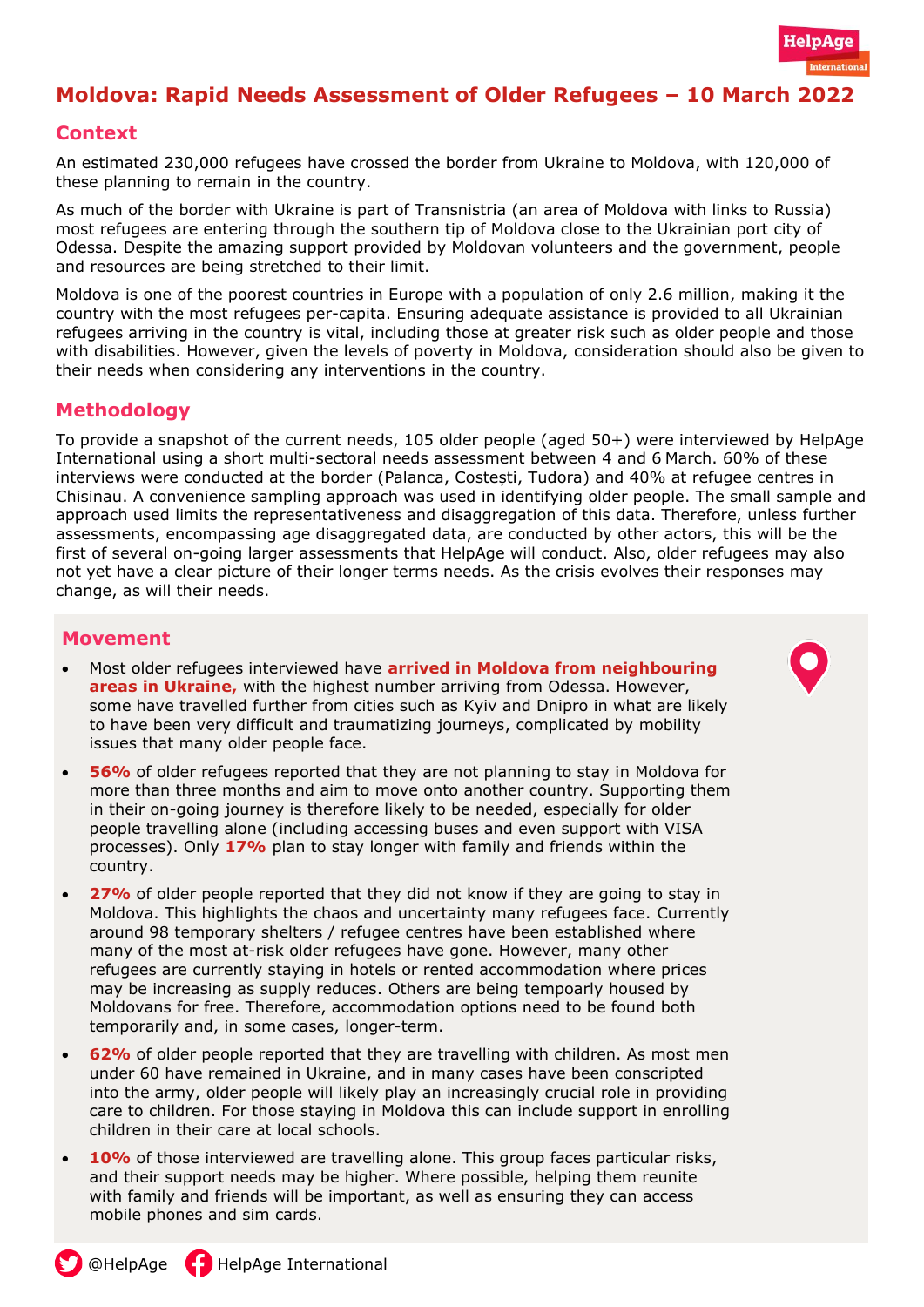#### **Cash and Food**

- **36%** of older people reported they did not have access to sufficient money while **14%** were unsure if they have sufficient money. For some, access to cash is currently being affected by withdrawal limits at Moldovan ATMs, which can range from 500 to 1,000 Euros per day. Those arriving often have limited cash and have left behind their assets and sources of income.
- Most older people reported they did not need food. However, this supply is rapidly running out. Furthermore, often those being housed for free by Moldovans, and who were not surveyed, are not being provided for by the government or humanitarian actors. As the crisis continues, resources within the country will rapidly diminish so it is important that urgent assistance from outside the country is provided to help fund the provision of cash assistance or food. When food assistance is provided it should meet the specific dietary requirements of older people.

### **Medication**

- **28%** of older people need urgent medication, including for diabetes, blood pressure and pain relief. This is a concerning finding, especially as over a third of older people are having issues accessing sufficient money. This was higher for those in the refugee centres than at the border. The risk of missed medication puts them at serious risk. Support is needed to ensure refugees can access medicine, including informing them about available medical support.
- 19% of older people also reported that they need urgent medical assistance, often attributed to their lack of access to medicine. This need for urgent medical assistance may also increase if violence escalates close to the border, and if older people who are less mobile of people with more serious health needs start to arrive in subsequent waves. Furthermore, as many of the older refugees are likely to be unvaccinated and at a significantly higher risk of COVID-19, it is important to ensure they have the opportunity to be vaccinated and receive PPE to reduce their risk of catching the virus.

#### **Hygiene items and water**

- 25% reported that they do not have access to sufficient hygiene supplies such as soap, shampoo, and toothbrushes. It is important that this is provided to this group to reduce the spread of disease which can occur as refugees gather in crowded spaces.
- Most older people currently reported that they have access to sufficient water. This situation should however be closely monitored as refugee numbers may begin to stretch the country's resources as the crisis becomes protracted. UNCHR also highlighted that several refugee centres need infrastructure upgrades, including improving their water and sanitation facilities.

### **Non-food items**

**31%** of older people reported that they need clothes. The top three most mentioned items of clothing needed were shoes (**21%**) followed by socks (**13%**) and underwear (**10%**). This was also higher for those who have recently arrived in refugee centres, compared to those at the border. Access to adequate warm clothing and good shoes remains important due to the often cold conditions in Moldova and the fact that many refugees are spending a significant amount of time on the move.